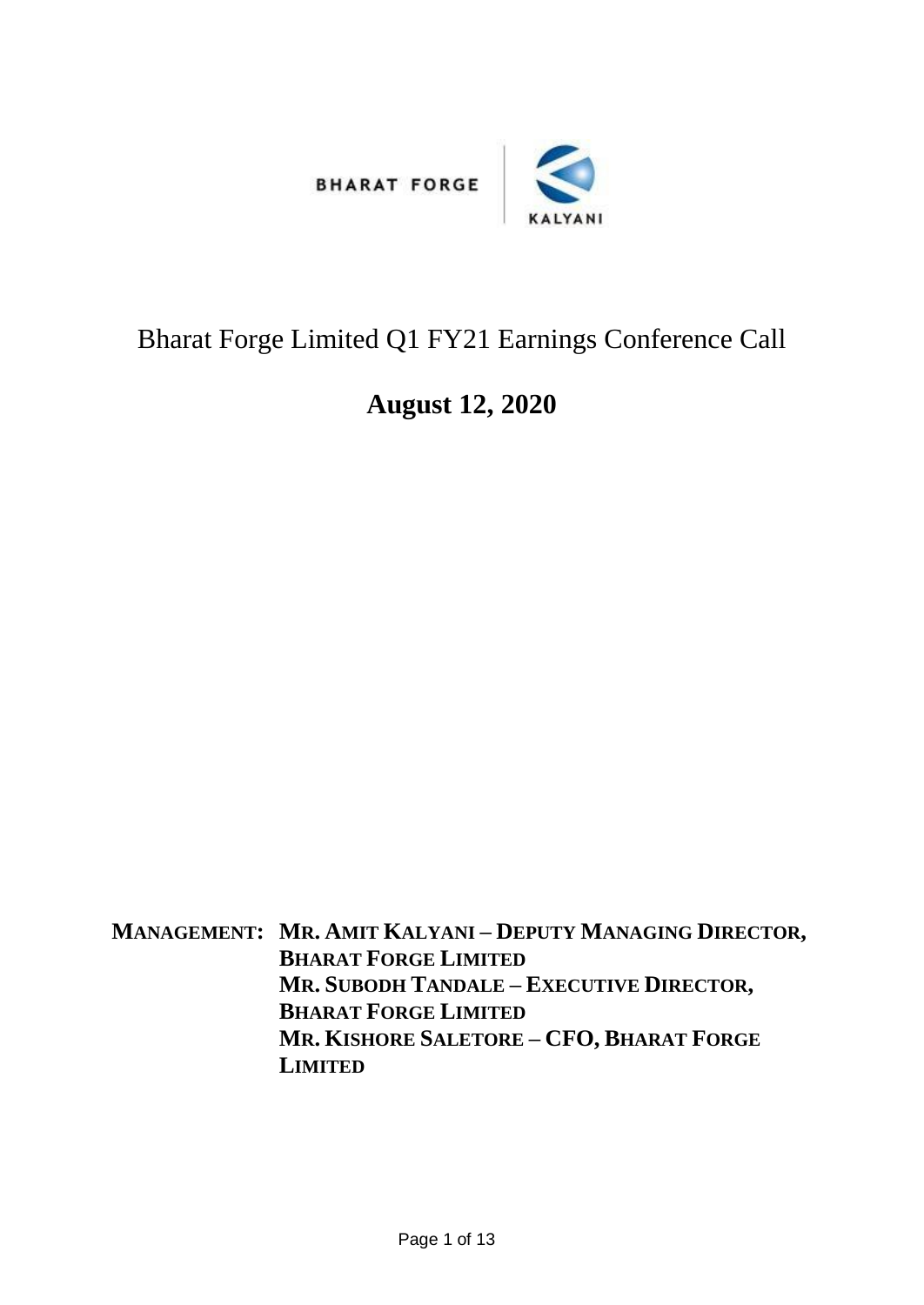**Moderator:** Ladies and Gentlemen, Good Day and Welcome to the Bharat Forge Limited Q1 FY 21 Earnings Conference Call. As a reminder, all participants' lines will be in the listen-only mode, and there will be an opportunity for you to ask questions after the presentation concludes. Should you need assistance during the conference call, please signal an operator by pressing '\*' and then '0' on your touchtone phone. Please note that this conference is being recorded. I would now like to hand the conference over to Mr. Amit Kalyani. Thank you and over to you, Sir.

**Amit Kalyani:** Good Afternoon Ladies and Gentlemen and thank you for joining us on our investor call. Good to be interacting with all of you after some very difficult times that we have all faced both personally and in our businesses. I have with me as is customary our finance team, our CFO and Head of IR, and we have teams from our customer facing side as well, so let me first give you a little bit of a highlight on the quarter. Quarter-1 was an unprecedented quarter where the lockdown started by end March and all of April was a washout, most of May was a washout, and we basically started production only in the month of June that too with the extreme lockdown in Pune we had I would say on an overall basis, the capacity utilization was approximately at 20%, but I am very glad to tell you that we used the two months to streamline processes, optimize costs, get more and more digital and focus on reducing costs. All these steps that we have taken, we will continue and keep increasing over the next three quarters and this time next year, you will see a very significant impact of these and there will be a significant impact on a quarter-byquarter basis as well. As you have seen from the numbers for the first time in more than 10 years we have a loss for the quarter, something that we are very unhappy about, but when you are operating at these kind of levels I think there is really nothing one can do and it was very disappointing for us but I think the good side is that the company has responded very well, our teams have responded very well, and we are focusing a lot on our customers, we are beginning to see green shoots, we are seeing improvement in demand across every sector in the domestic market and some of our export markets as well.

> The first quarter was a quarter of shutdowns and lockdowns for everyone and the very fact that you could not go to a dealership and buying a car obviously when you are locked down is not a priority. The domestic revival that we are seeing right now is quite substantial and we believe that it is driven both by the upcoming festive season and also by some changes in buying behavior and consumer behavior. We expect on a whole basis that our Q2 revenues will be lower than Q2 of last year, but our domestic revenues will be more or less equivalent as last year's Q2. There are certain elements of our export which are impacted such as oil and gas, which are lower, but which are also cyclical businesses and affected by the overall demand cycle and when that recovers they will bounce back, but on the other side if you look at the heavy truck market and the pass-car market in Europe and US, both are quite good. The ACT numbers that have come in on end of July came in at just above 20,000 and the overall projections for the year have been increased both for this year and for next year.

> Coming to our overseas subsidiaries, we announced the results for the Jan to March quarter, we have posted a loss of 36 crores. The full impact of COVID, however, will be visible in the next quarter as well and we have disclosed during our Q4 interaction that the international operations will have a cash loss of about  $\epsilon$  5 million for the first six months, so just to be clear we are talking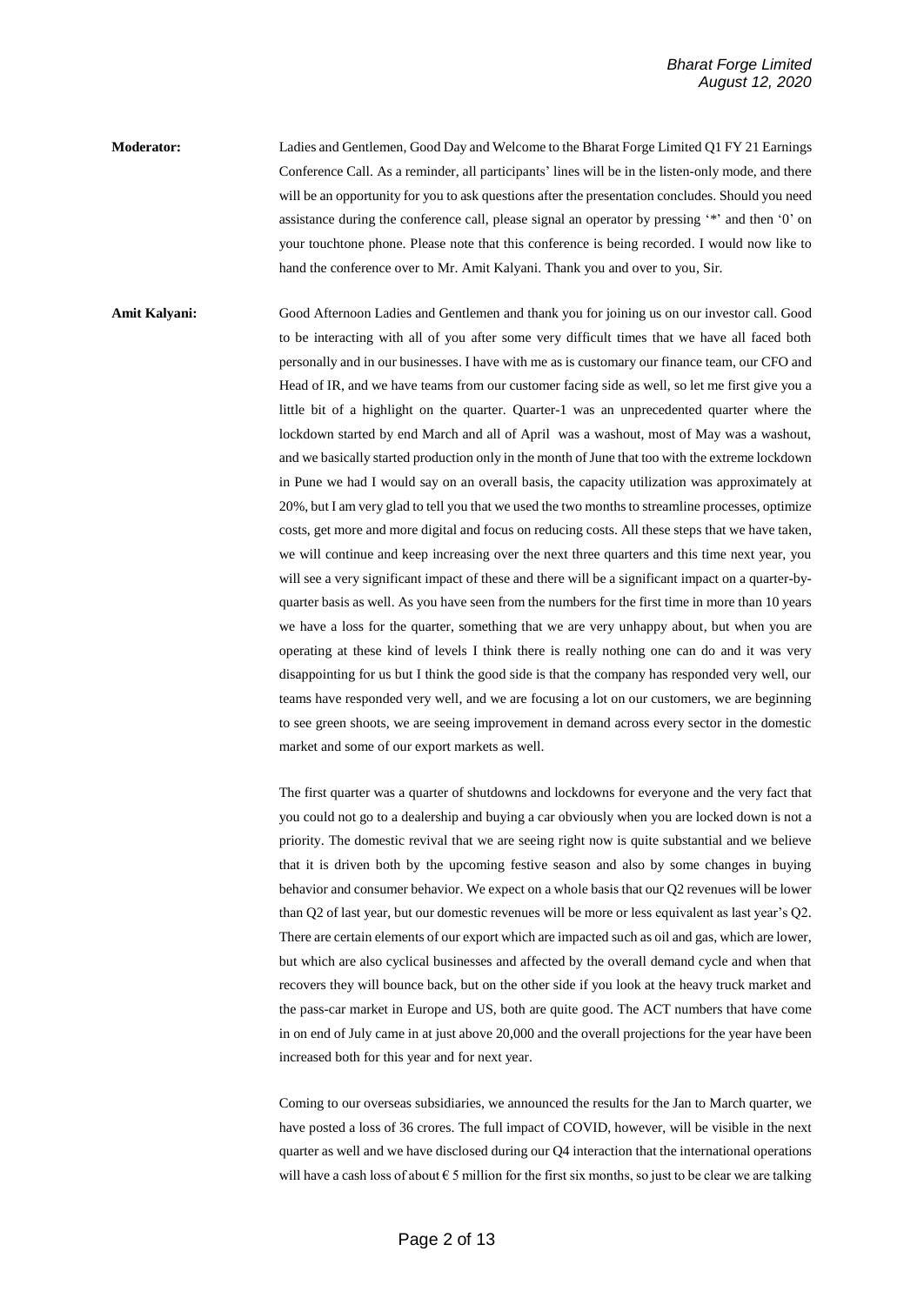about that kind of a figure for the first six months and there also we have restructuring going on with an external agency helping us and we hope that this will over the next few quarters see some impact and get us back to the right direction. One of the major let us say announcement that has happened that I am sure many of you would like to know more about is on the defence side. On Sunday there was an announcement made by the Defence Minister about 101 items that are put on the negative list which means that these 101 items have to be produced within the country, so this is an extremely good step, I think this is a step that recognizes the capability that exists within the country and also the areas within which India can be very quickly self-sufficient and eventually also a global player. This is good not just for big companies like us but also for the supply chain.

A lot of companies from the automotive supply chain, MSMEs etc. are companies that we are working with in the supply chain of our defence ecosystem and we hope that any order that we get will also provide them with a lot of good news as well. The one thing that we have done during this downturn is create increased customer focus in spite of not being able to physically meet the customer, look at how we can better serve the customer, be more proactive, be more faster, be more solution oriented, come up with innovations that can help solve customer problems and using our technology and knowledge get ourselves closer to our customers, so that is really all I wanted to say and I would be happy to take your questions now.

- **Moderator:** Thank you very much. Ladies and Gentlemen, we will now begin the question and answer session. We take the first question from the line of Kapil Singh from Nomura Securities. Please go ahead.
- **Kapil Singh:** Sir congrats, I think it was a pretty good result considering that we had only 20% utilization to achieve EBITDA breakeven was commendable and congrats to the entire team to put in this effort. Firstly, Sir you have talked about the revenue guidance especially for the domestic business, could you walk us through what are the areas where we are seeing recovery and what does this imply for domestic truck industry?
- **Amit Kalyani:** Domestic truck Quarter-1 was a washout, there was almost no production, so Quarter-2 will see, the demand not anywhere near last year's demand but significantly higher than Quarter-1 and the tractor industry, the pass-car industry or the industrial sector are all seeing fairly strong growth, so that is why I said on an overall basis in spite of the CV market being at one-third of its normal number, we will have domestic revenues almost equal to our normal domestic revenue as last year.
- **Kapil Singh:** Sir, apart from CVs where else have you seen positive growth?
- Amit Kalyani: Agriculture, construction and mining, industrial, and passenger cars.
- **Kapil Singh:** Sir, second question is you talked about significant cost restructuring, could you give us a sense of how much cost we have brought down if we look at let us say revenue of FY20, how much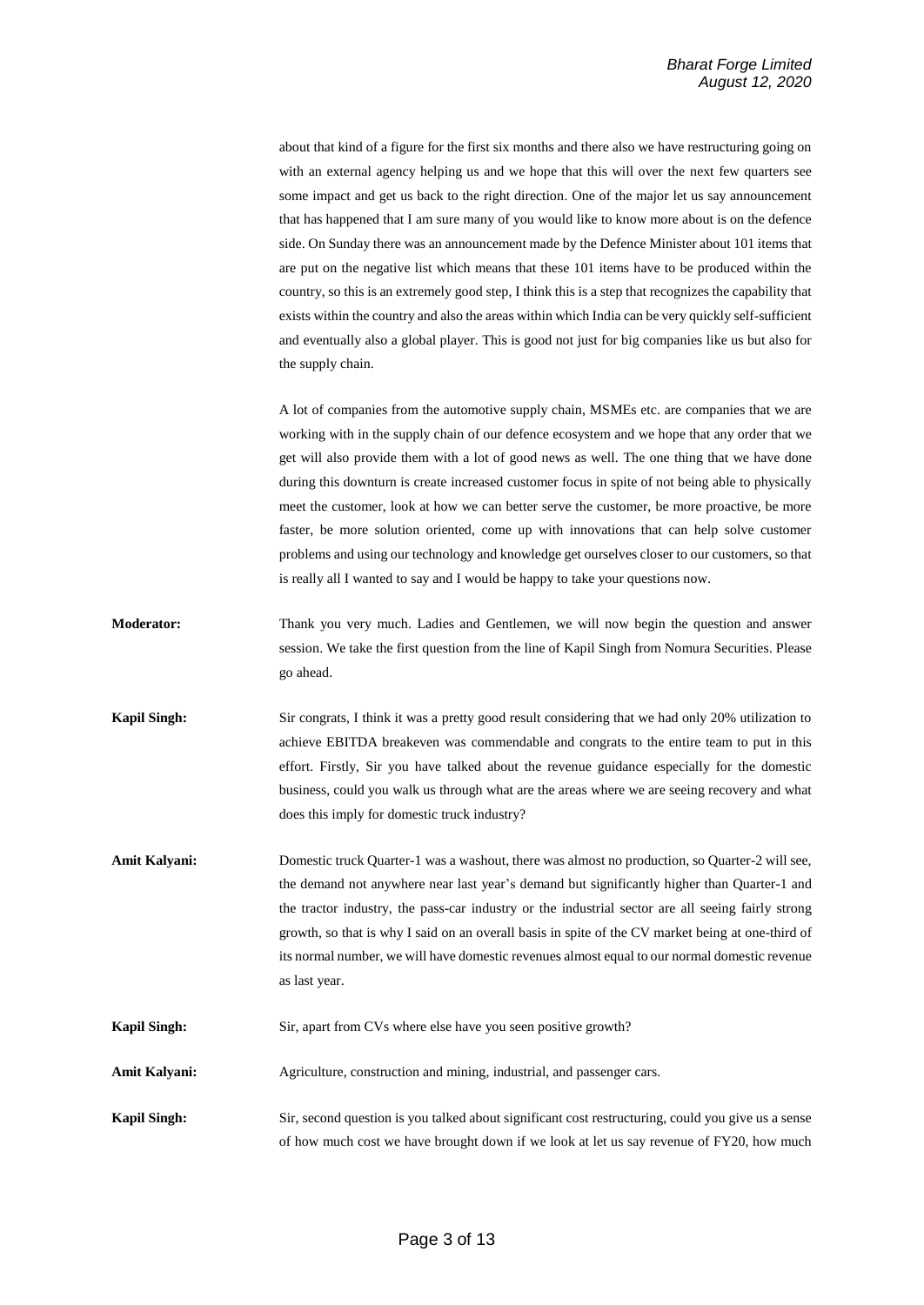cost improvement or percentage margin improvement do you think we can achieve with the cost reduction we have done if we had last year's revenue base?

- **Amit Kalyani:** You will see it from next quarter, just wait because it is still work in progress, I think we have identified and actioned about 70% of the cost reduction, 30% is still underway, but I think we are very confident we know what is happening, give us some time. You will see that with lower sales, we will have margins equivalent to previous times.
- **Kapil Singh:** Okay, third, Sir on the defence side, could you give some color as to what is the potential opportunity that you see for Bharat Forge in next two to three years and we have been waiting for sometime on the artillery guns order as well, does announcement of Sunday give you more visibility in terms of ordering taking place anytime soon?
- Amit Kalyani: Well, the one thing it clearly tells us is that the products that we have focused on, all of them are meant for domestic manufacturing and in certain products such as artillery guns, it is very clear that there is nobody as competitive as us either on technology or on overall basis, so we are looking forward to the conclusion of our final trials. We have gone through I think four sets of trials for the first gun and three sets of trials for the second gun and we have four platforms that we have developed and once the last phase of trial is over, I think then we are ready for the sale process to begin and what is good about these products is that we will be able to supply these products on a global basis. There are many countries that have immense interest in our products and we hope that we are able to take advantage of this worldwide. The only thing I cannot tell you is the timeframe, because of COVID even the ranges were shut, so it is not usual time.

**Kapil Singh:** Okay Sir, thanks we look forward to visibility later on when we interact.

**Amit Kalyani:** Sure, thank you.

**Moderator:** Thank you. The next question is from the line of Amin Pirani from CLSA. Please go ahead.

**Amin Pirani:** Thanks for the opportunity, just continuing with the defence question, so one of the items which is going to be embargo for imports from December this year itself, it will be 155-52 caliber gun, which I think is one of your major products and I think there was a plan at one time to have 3000 such gun, I mean you think these numbers will be changed dramatically or there could be some early ordering because the embargo is from December this year, any comments you have on that?

Amit Kalyani: I think the Government is very clear on the sectors where it wants domestic manufacturing where it believes that domestic companies are capable. Obviously, I cannot predict what others will do or what anybody will do, all I can say is that we have clarity as far as what it is that we have developed and its capability meeting domestic and global requirements and I do not know the number of 3000, but we have a capability to make a large number of these platforms and meet all the requirements that India has.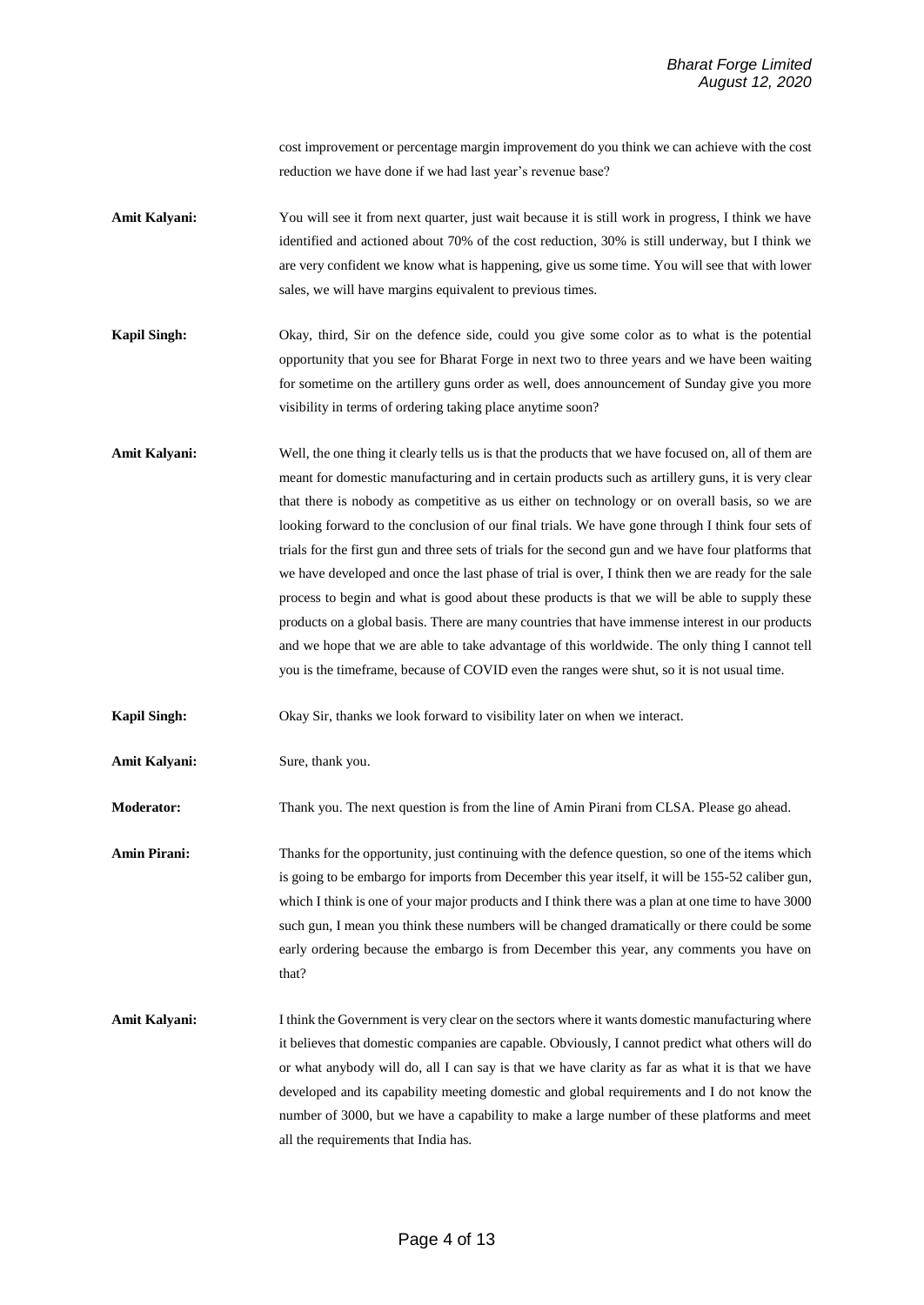- **Amit Pirani:** Okay, this question keeps coming up from the investor side, I mean the guns as well as the forging everything is in Bharat Forge or is there something in your subsidiary or KSSL if you can clarify?
- Amit Kalyani: The guns per se will be made and sold for the domestic market by Bharat Forge, but for any other market it will be through KSSL, but all the components and systems will be made in Bharat Forge and the value capture of that will happen in Bharat Forge. When you have to bid for foreign contracts, there are lot of guarantees and warranties that one has to give over a long period of time, one does not want that to be, I do not want that to be in BFL and at the same time, we do not want BFL to be associated with any other factors at a global level.
- **Amit Pirani:** Understood, and when we had met last year in October, there was a kind of an outlook that defence revenues which were around 500 crores in FY '19 could double by FY '23, has that changed materially because of what has happened in the last six months or you think that trajectory can still continue and does that include anything from the regulation change that happened two days ago?
- **Amit Kalyani:** That figure that we had given you, doubling by 23 was based on component supplies and small programs, that will still happen and all these big programs are above and beyond that.
- **Amit Pirani:** Understood and that is very helpful, and just lastly this quarter the raw material number was very high, was it some inventory one-time issue or something if you can explain?
- Amit Kalyani: Our sales were 17,000 tons, our production was about 15,000 tons, so there was an inventory impact, de-inventorization of raw material, therefore, if you see the manufacturing expenses is lower, but the operating margin is still more or less the same.
- **Moderator:** Thank you. The next question is from the line of Pramod Amte from CGS CIMB. Please go ahead.
- **Pramod Amte:** First one is with regard to the international subsidiaries, have you got any fiscal benefits in the March quarter or similarly in June quarter?
- Amit Kalyani: No, we do not get any fiscal benefits, all we have is in Germany there is something called shorttime work where people can stay at home and 80% of their salary is paid for by the Government and small percentage of their allowances are paid by us and that is it.
- **Pramod Amte:** Is it a significant amount to help you or?
- **Amit Kalyani:** It does not help you, it is just instead of laying people off, you just make them stay at home and their cost is 80% covered by the Government.
- **Pramod Amte:** The second one is with regard to defence, with this announcement, do you see any new products to be addressed and does that open up new opportunities, one? Second, how you plan to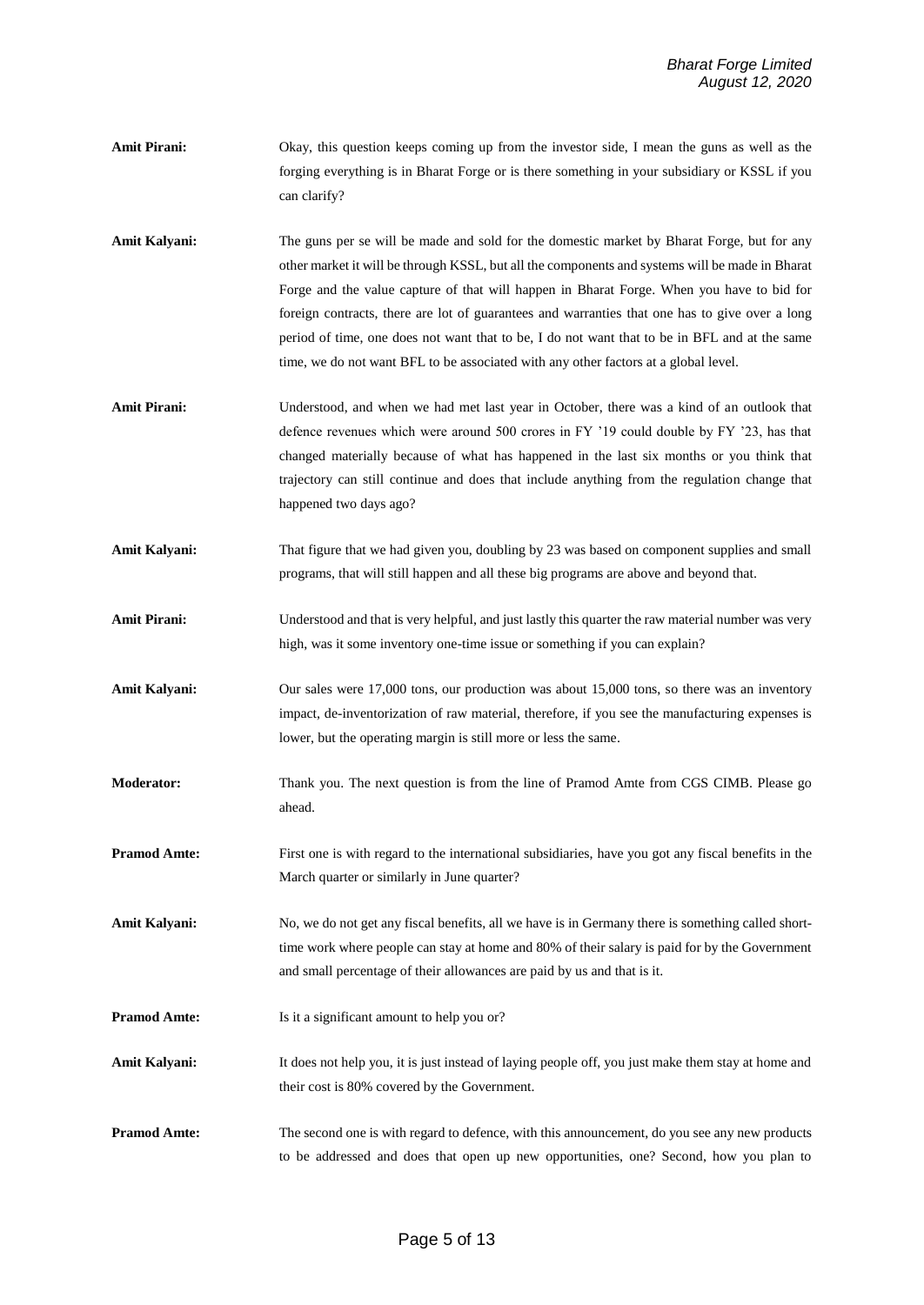approach, do you have capabilities in-house or you will be looking for some external technology support to do them?

- **Amit Kalyani:** We have created a strategy of three horizons. Horizon-One are products like our artillery guns, some of the armored vehicles, and some of the specialty vehicles are between Horizon-One and Horizon-Two and Horizon-Three are a lot of products that come into the electronics and hightech domain. We have even high-tech products in Horizon-One such as the product that we have in our joint-venture Kalyani Rafael Advance Systems, so the point is that we have an extremely wide Horizon of products. Now, based on the announcements, we will deepen our capability within these product segments and add strength in areas that we need, but I do not think we are going to go in to newer areas. For example, we are not going to get into making ships or something, that is not something that we are interested in.
- **Moderator:** Thank you. The next question is from the line of Binay Singh from Morgan Stanley. Please go ahead.
- **Binay Singh:** Hi team, thanks for the opportunity. On the defence side like if you were to take more like a five-year view, what will be sort of your aspirational revenue target and linked to that do you expect any incremental spending on investments or CAPEX this year in FY21 and FY22?
- Amit Kalyani: We do not expect any incremental spending for CAPEX in existing products in FY21-22, there is one product which we have a license for which we have developed which we will be setting up a plant based on some high probability of orders and that will be somewhere in the 50 to 60 crores maybe over two year kind.
- **Binay Singh:** What sort of an aspirational revenue target will you have over a five-year period?
- **Amit Kalyani:** This answer is if I give you a low number you will say India is such a big importer you should be more ambitious, if I give you a high figure you think that I am crazy, so it is a no-win scenario, but let us just say that the way we have built the non-automotive business as a big part of our overall manufacturing similarly even the defence business can become a big vertical for us.
- **Binay Singh:** Great and best wishes for that, and just lastly one follow-up question on export, so you said in Quarter-2 exports will be lower than previous year and you mentioned that oil and gas business is down very sharply so is it fair to assume that ex-oil and gas business, the other segments are actually seeing very similar levels versus last year?
- Amit Kalyani: Honestly, the figures are changing day by day, give us a little more time but I think directionally we are heading in the same direction, we are not at the same level we are still lower but we are seeing growth for sure.
- **Moderator:** Thank you. The next question is from the line of Ronak Sarda from Systematix Shares. Please go ahead.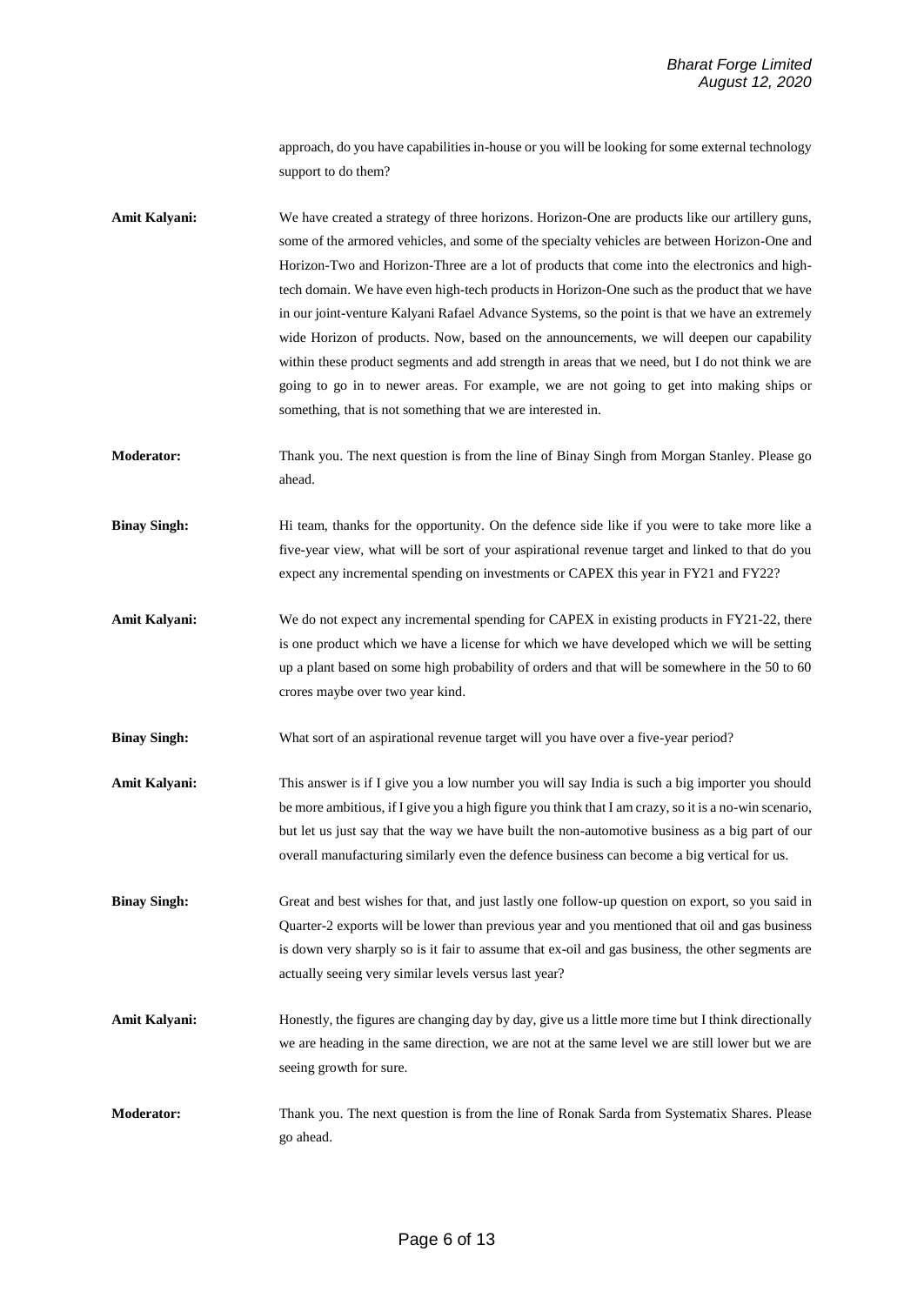- **Ronak Sarda:** Thanks for the opportunity and congrats on decent set of numbers, Amit, first question on the exports side, we saw ACT research had the production targets for Class 8 trucks, can you just walk us through how that will change the production, is it more back ended towards Q3 or has the change in production already being reflected and similarly oil and gas how do you see the change in production volumes, is it again more Q3 or Q4 driven or can there be some benefits coming in this quarter itself?
- **Subodh Tandale:** Ronak, we have to take your question in two ways, one way it is definitely a positive trend and we are seeing this for the last two months particularly from a net order point of view, but you also have to remember that these net orders do not necessarily mean production in the respective period because the production can also be in subsequent month, so while all these augurs extremely well for us, we have to be cautious of the actual production that happens in the next six months to see what result it actually has on our demand, having said this, we have seen a slow traction towards increased demand already.
- **Ronak Sarda:** Is that trend similar for oil and gas as well?
- **Subodh Tandale:** No, at this point that is not the trend for oil and gas because oil and gas is also going through some structural changes as you are aware of, but the overall for the last few weeks the Brent prices are more or less stable in the 42 plus range, so if this continues for a couple of months more then there will be increased drilling activity and there would be financing for that because right now more than demand, it is the financing of these activities that is the bigger issue, so we will have to wait and watch but again the oil prices are staying and moving in the right direction.
- **Ronak Sarda:** Got it, second question I think you answered it in a way but if we look at our other expenses, how do you see that trending over the next few quarters once the volumes come back, we have held it up pretty well in this quarter, how do you see that trend?
- **Kishore Saletore:** I think on the administrative expenses, there are two major components one is on salary cost and the other is travel, marketing, and so on. On the salary cost, we have put in place a roadmap for a very strong reduction. It is not only reduction in manpower, we are actually looking at the entire activity and trying to go digital where each and every man position is being examined to see whether it can be done digitally, so as you can imagine it is a little long drawn exercise, but we hope that will give us a fair amount of benefit. If you see our salary cost for instance last year quarter it was about 125 crores, it is now down to about 115 crores and this is just the beginning so that is one part. The second thing is on the administrative expenses is in terms of travel, thanks to COVID I think the silver lining is that all of us have got used to zoom calls and MS teams and so on so everyone is working and it is working well, so I think the idea is to now focus on reducing that cost, also a lot of related cost in terms of marketing conferences etc. has also come down, so I think we will try and make an optimal mix of this, so these are some of the things which we are looking at in terms of the fixed cost reduction, I hope that answers your question.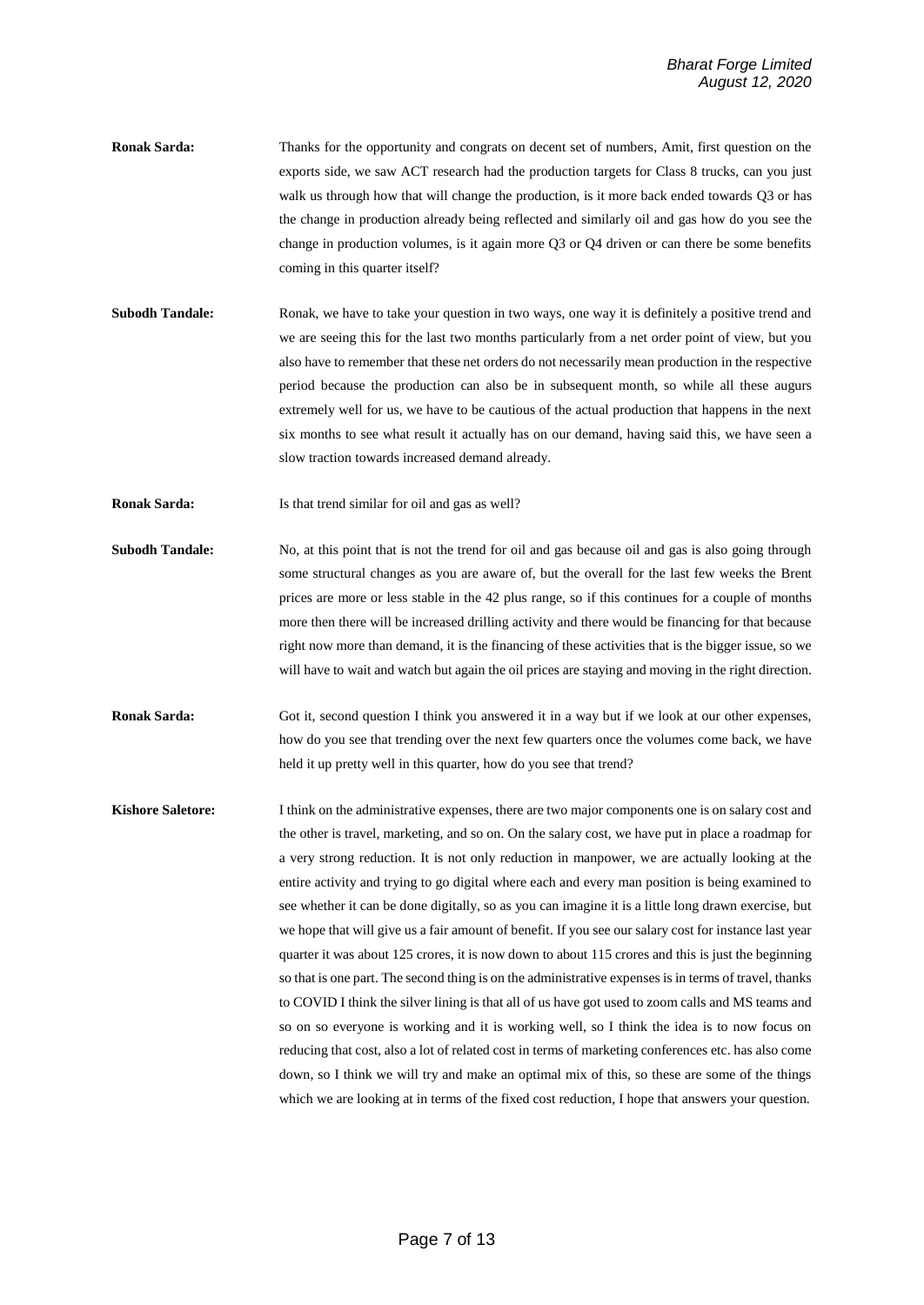**Ronak Sarda:** Yes, thanks for that, and just a clarification on the financial side, you did not highlight what was the standalone and consol net debt in the analyst update, do you have those numbers ready on the net debt today for standalone and consol?

**Kishore Saletore:** We can give that to you offline, I do not have it at the moment.

**Moderator:** Thank you. The next question is from the line of Jinesh Gandhi from Motilal Oswal Financial Services. Please go ahead.

- **Jinesh Gandhi:** Sir, my first question pertains to defence, so given that our defence has its own timelines for order to revenue translation, can you indicate what are the milestones you would be watching internally for getting constructive on this opportunity in the defence end on the localization side?
- Amit Kalyani: First of all, all the products that we are making are 100% local, they are 100% designed, engineered, developed, and the components are all local. We have as I mentioned artillery guns, three of which are already in advanced stages of testing, one which is in the final stages of testing, it has gone through all the tests. It is the user test which is now going on, which is going on this month. Once testing is over then you have as long as it meets the requirements, you have now under this new framework where 101 products have been put in the India list then I do not know what is going to be the new process whether it is discussion, negotiation, because that is still to come out, but you should expect that within a year of that hopefully we have more clarity on what is the volume and what is the orders.
- **Jinesh Gandhi:** Okay, so once orders are placed then there will be about two or three years?
- **Amit Kalyani:** In this case, once the orders are placed, we can start deliveries in less than three to four months may be even shorter and then obviously the deliveries will start at a smaller rate and then in three, four-five months the rate will increase.
- **Jinesh Gandhi:** Understood, secondly on the domestic side you indicated about second quarter being flattish and you highlighted that would be driven by passenger vehicles, Agri, and industrial, so effectively are we indicating that passenger vehicles, Agri, and industrial will be coming on YOY basis enough to offset the decline in CV, because CV at least on the domestic side, we are not seeing any signs of recovery?
- **Amit Kalyani:** There are three sectors where we are going to see domestic growth, one is Agri, the other is passcar, and the third is industrial, and we have new customers in all three areas, new business in all three areas and market share gains in all three areas including in the CV sector, so because of this three-four factors, we should have a domestic which is flattish compared to last year.
- **Jinesh Gandhi:** Lastly, on aerospace side given that in spite of COVID and some question marks on the structural changes happening in the aerospace industry, are you seeing any bit of communication from your customers about how they see uptick of the orders which have been placed to you?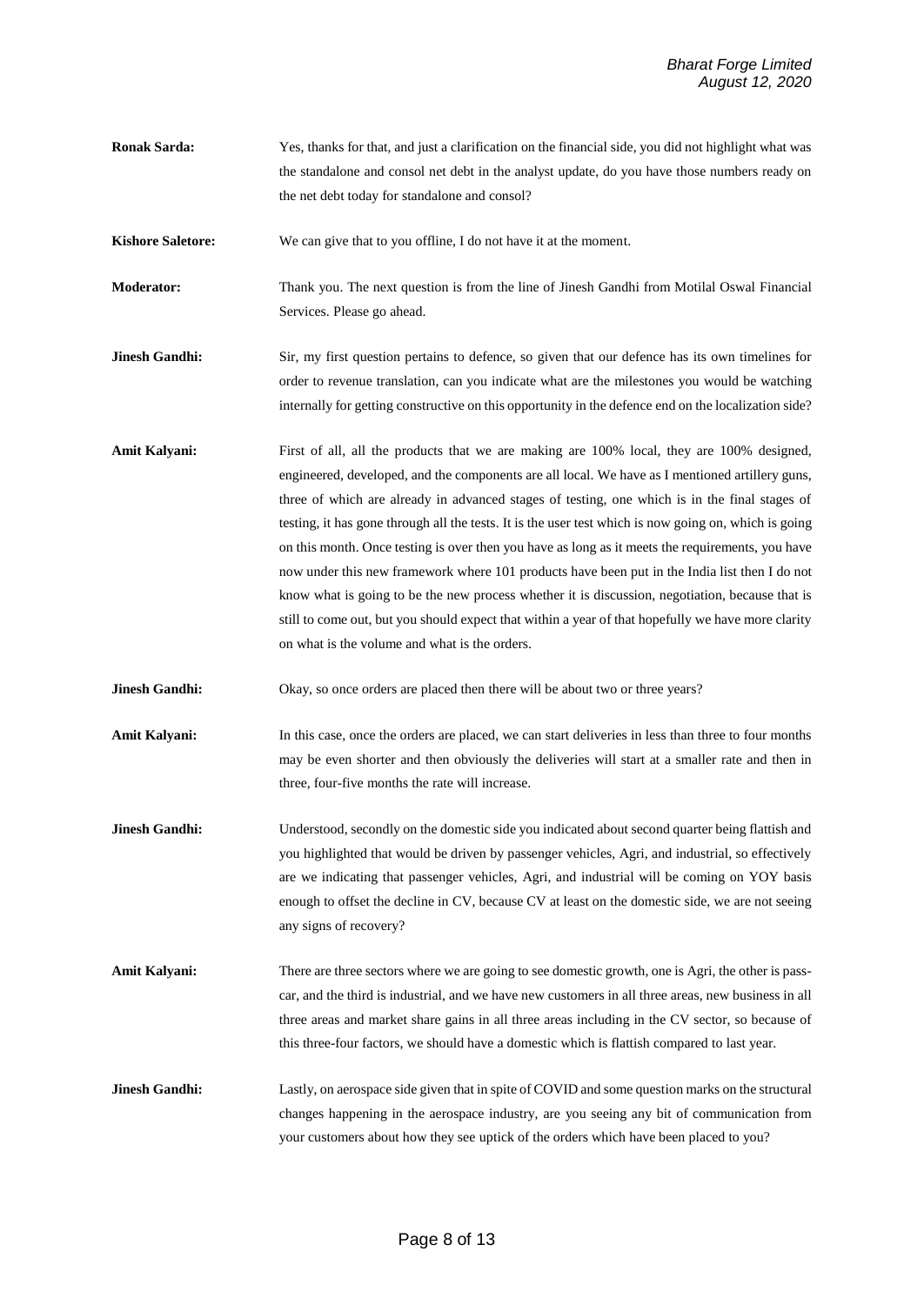| Amit Kalyani:         | We have three categories of products that we supplying to aerospace, one which we supply into<br>commercial aerospace where the manufacturing of those products has reduced quite substantially<br>because of the demand. Second is we supply into engines used in business jets where the demand<br>has actually gone up or is flat compared to last year, and then third is, we have now got new<br>products going into categories that are used in replaceable parts, so between these three we will<br>see growth in our export business in aerospace even next year. |
|-----------------------|---------------------------------------------------------------------------------------------------------------------------------------------------------------------------------------------------------------------------------------------------------------------------------------------------------------------------------------------------------------------------------------------------------------------------------------------------------------------------------------------------------------------------------------------------------------------------|
| <b>Jinesh Gandhi:</b> | Okay, so broadly we still expect \$100 million revenues in next three years?                                                                                                                                                                                                                                                                                                                                                                                                                                                                                              |
| Amit Kalyani:         | Directionally yes, 100 might become 85, 80, but yes because if the whole market is going to<br>shrink then, but directionally yes.                                                                                                                                                                                                                                                                                                                                                                                                                                        |
| Moderator:            | Thank you. The next question is from the line of Puneet Gulati from HSBC. Please go ahead.                                                                                                                                                                                                                                                                                                                                                                                                                                                                                |
| <b>Puneet Gulati:</b> | Good Evening, my first question is with respect to the raw material cost, so the raw material cost<br>has fallen only?                                                                                                                                                                                                                                                                                                                                                                                                                                                    |
| Amit Kalyani:         | See very simple, we had de-inventorization of raw material cost due to higher shipments and<br>production, that is why raw material cost has gone up, but if you look at the operating margin, it<br>will reflect the balancing between the manufacturing expenses and raw material cost.                                                                                                                                                                                                                                                                                 |
| <b>Puneet Gulati:</b> | That is why the other expense is lower and raw material is not?                                                                                                                                                                                                                                                                                                                                                                                                                                                                                                           |
| Amit Kalyani:         | Exactly.                                                                                                                                                                                                                                                                                                                                                                                                                                                                                                                                                                  |
| <b>Puneet Gulati:</b> | Second, while you did comment on the revenue run rate for Q2 first in domestic business, is it<br>also possible to give a color of how bad can Q2 for international be and what kind of uptick you                                                                                                                                                                                                                                                                                                                                                                        |
|                       | are seeing from Q2 or decrease versus Q2 previous levels?                                                                                                                                                                                                                                                                                                                                                                                                                                                                                                                 |
| Amit Kalyani:         | It should be similar to I guess an average of Q1 it will be better than Q1 in overall numbers as<br>such because we have more working days now, but in the overall scheme of things the CV market<br>is seeing improvement, the pass-car markets are seeing slight improvements and the oil and gas<br>markets are not really improving at all, so it should be very flattish I would say. Ex oil and gas<br>it should be flattish.                                                                                                                                       |
| <b>Moderator:</b>     | Thank you. The next question is from the line of Sonal Gupta from UBS. Please go ahead.                                                                                                                                                                                                                                                                                                                                                                                                                                                                                   |
| <b>Sonal Gupta:</b>   | Good Afternoon and thanks for taking my question, so just on the India business like you<br>mentioned, last year if I remember correctly Q2 still had contribution for some defence contracts<br>as well, so are we hitting now new contracts on the defence side and that business has come back<br>or we won some new defence orders?                                                                                                                                                                                                                                   |
| Amit Kalyani:         | No new orders yet, only our normal orders of the consumables that we supply.                                                                                                                                                                                                                                                                                                                                                                                                                                                                                              |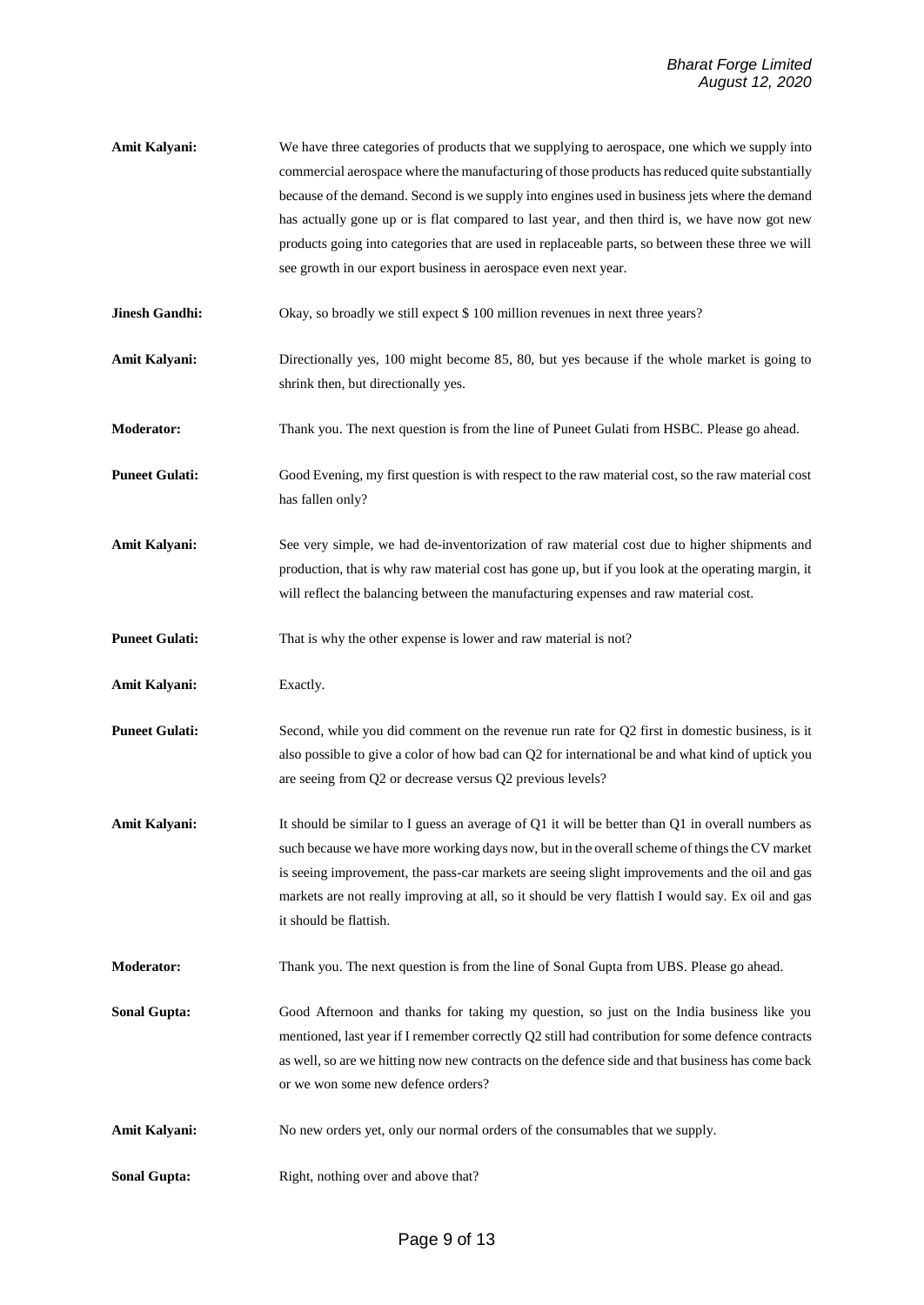**Amit Kalyani:** Nothing significant.

Sonal Gupta: Just on the defence side, just going back to your comments from the CNBC interview, you mentioned about ESG criteria as well, so could you just highlight in terms of how you think that is sort of impacting how this business gets structured as well, my sense is partly with structuring is coming from there?

Amit Kalyani: Selling defence items in to a responsible nation like India is easy. Now, there are many countries that buy weapons where we do not know what they do with it. India has never been an aggressor anywhere, so I want to sell to places where it is safe to sell and where it is advisable to sell.

**Sonal Gupta:** Okay, got that. Just lastly on given that we had such a big break in terms of typically what happens in a cycle is that you see obviously the cuts earlier because the customers are reducing their inventory levels as well and so you have a double impact if the market is slowing down as there is a customer cutting inventory, so would you say that between Q1 and Q2 that phase what sort of get over for you and in fact you might switch over to the other phase where now that the demand is starting to move up , the customers have to start to rebuild inventory as well and so you could start seeing faster production growth than the industry production growth as well?

**Amit Kalyani:** When the inventory pipeline is emptied and as the production ramps up, obviously pipeline filling has to happen, but that depends on how aggressive the ramp up is. If the ramp up is gradual then the pipeline fill up is also gradual, if the ramp up is aggressive then that will happen aggressively, you are absolutely right, there is always a lead and lag effect in both the cases.

**Sonal Gupta:** Right, like what we typically see is especially in the industrial sectors that you cater you, I mean most can be very, very sharp, it moves on both sides to that extent do we see that I mean maybe you will see a sharper recovery going forward in the next couple of quarters, I mean what I am trying to understand is that the inventory reduction phase is clearly over, right?

**Amit Kalyani:** Yes, inventory reduction phase is more or less over.

**Moderator:** Thank you. The next question is from the line of Shyam Sundar Sriram from Sundaram Mutual Fund. Please go ahead.

**Shyam Sundar Sriram:** Good Evening, thanks for taking my question, on the Nellore facility Sir, we have spoken about 200 crores revenue in the first phase and the production to commence from Q3, is it on track and is there any delay in terms of getting customer approvals for the products there?

**Amit Kalyani:** There is a four to five month delay on everything, plant commissioning is done, our samples for some customers have gone out, but because of the lockdown we were to shut down the plant.

**Shyam Sundar Sriram:** Right, Sir, so this 200 crores revenue maybe by FY 24 that is quite possible?

Amit Kalyani: FY24, that is a long time out, hopefully before that.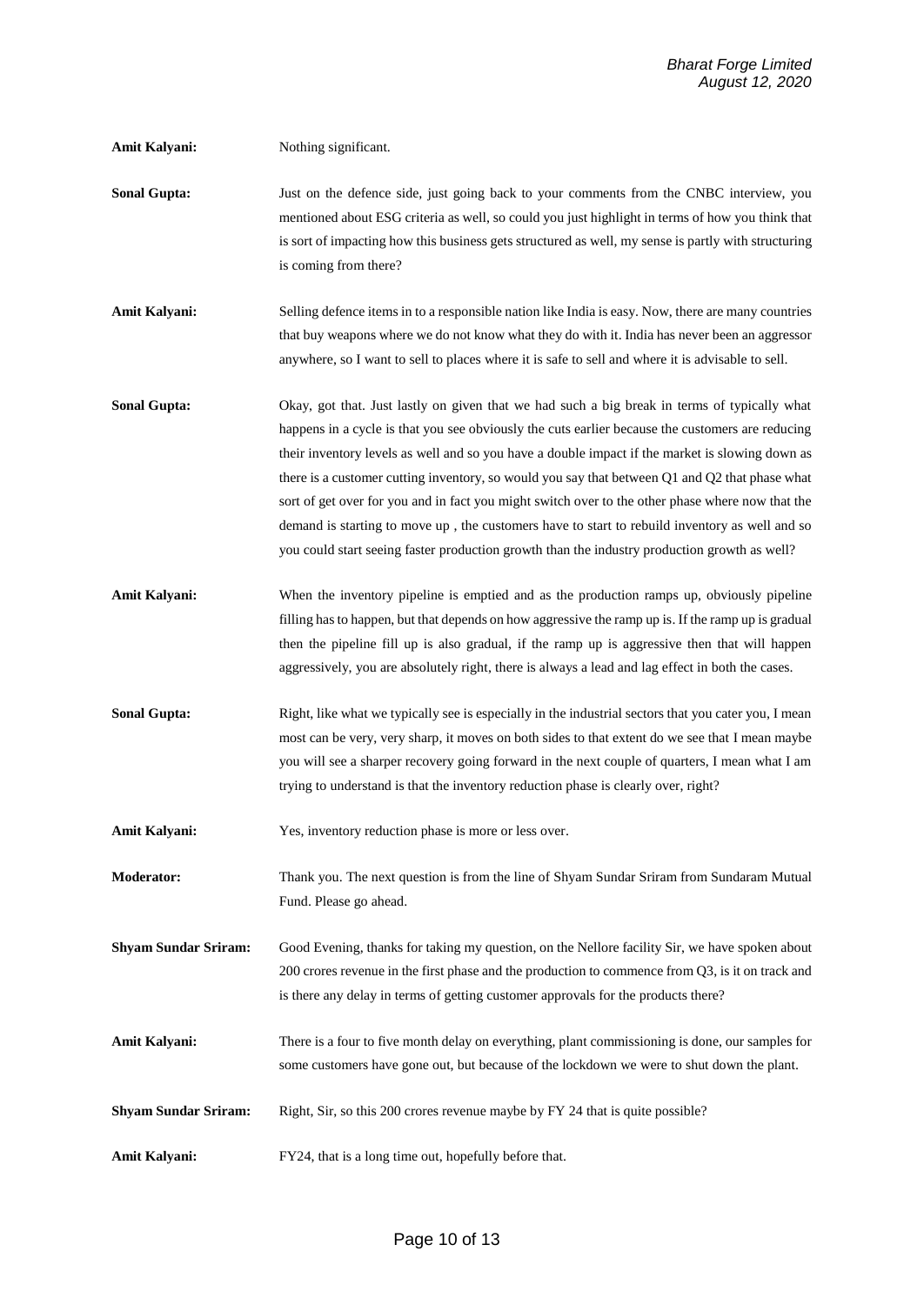- **Shyam Sundar Sriram:** Thanks, that helps Sir. In Europe, we were planning to add additional press lines for aluminum products, so if you can give some update on how is the Europe business panning out, we are also seeing an increased demand for hybrid cars and EVs in Europe, so is there any new opportunity that is now coming up for us and any update on our US aluminum expansion plans?
- **Amit Kalyani:** So as you are aware, we announced that we are doing an expansion in Germany, this expansion is now complete, it is now in the ramp up phase, it is in the trial production phase, the plant has just been commissioned and this will take two years to ramp up to full capacity because lot of the orders are new and also because of COVID there has been a three-four months delay in everything, but this was a large investment almost  $\epsilon$  60 million and this will almost close to double our capacity in Europe. We are doing an identical plant to that in the US in North Carolina and a lot of the customers are common, so we expect that both these put together should have a big growth, but right now everything is very nebulous because lots of customers, markets are down, customer production is down, so we will have to wait and watch when the ramp up happens, but I think we have a good technology, we have a good product, and it will work.
- **Shyam Sundar Sriram:** This are largely for the passenger cars right, Sir in Europe?

**Amit Kalyani:** This is only for passenger cars, both hybrid and electric.

- **Shyam Sundar Sriram:** Sir, on the passenger vehicle export side, you did mention that we are seeing good traction there, so our earlier plans of introduction of newer products is that catching up on the export front even as North America and Europe we are seeing good production improvement?
- **Amit Kalyani:** Without going into too much details, I will only say that we have made tremendous breakthroughs into getting into new products, extremely complicated new products and these have a very good medium to long-term potential for the passenger car sector. These are products that we were absolutely not present in till very recently.
- **Shyam Sundar Sriram:** These are largely driveline and transmission, Sir?
- **Amit Kalyani:** Yes, driveline and transmission products, absolutely.
- **Moderator:** Thank you. The next question is from the line of Joseph Jorge from IIFL. Please go ahead.
- **Joseph Jorge:** Thank you for the opportunity, I had two questions, one was could you give us a sense of how much was Agri as a percentage of your standalone revenues maybe for the whole of FY '20 just to give a sense of the importance of the segment?
- **Amit Kalyani:** I am sorry I do not have that because that goes into our industrial sector.
- **Joseph Jorge:** Sir, the second question that I had was on defence, now the opportunity with respect to maybe 2000-3000 artillery guns some huge in terms of potential revenues, but I just want to understand based on your existing gross block, based on your existing capacity, how much can you actually deliver per annum maybe once you get the order?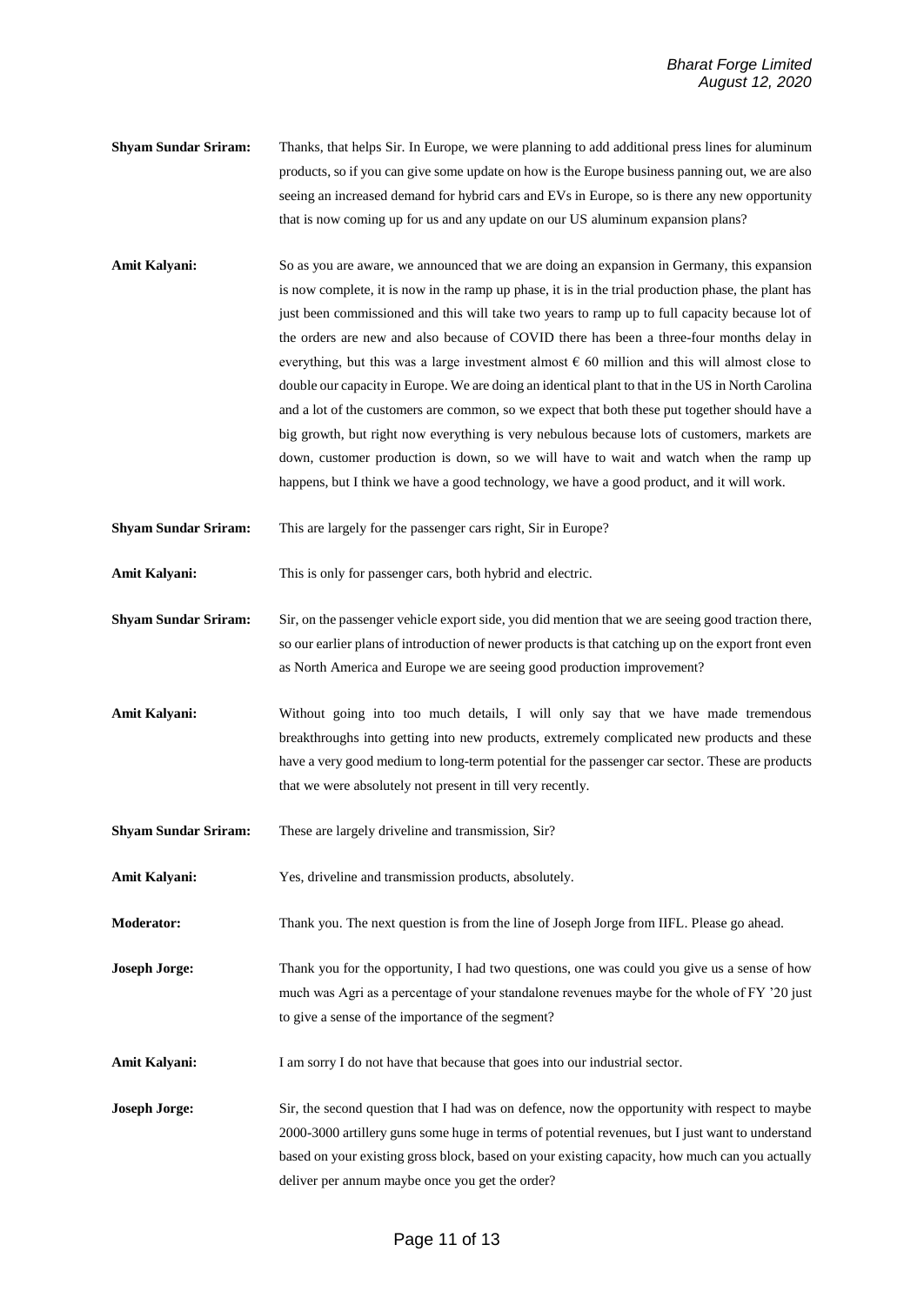**Amit Kalyani:** Let us look at artillery guns, break it up into the core components because the core components of the artillery gun are the barrel, the breach, the muzzle, everything that carries the charge and fires the round, we could remain probably close to I would say initially about 50 barrels a year going up to maybe in the second year about 100 and by optimization may be even up to 150 a year. I am talking about not just forging, I am talking about forging, machining, rifling, autofrettage, fully finished. If I had to talk about only forgings, we could probably make four or five a day, we have unlimited capacity on the forging side.

**Moderator:** Thank you. The next question is from the line of Amin Pirani from CLSA. Please go ahead.

- **Amin Pirani:** Thanks for the opportunity again, my question was actually on the export non-auto ex-oil and gas, so this quarter also we have actually managed to do better than the other categories, so what are the component of non-oil and gas and what is the outlook there?
- **Amit Kalyani:** This is basically sectors like construction equipment, mining equipment, large diesel engines etc., which have been used in US, Europe, lot of these makeshift hospitals etc. have been build for COVID, so lot of equipment to build this and a lot of power generation equipment have been used for powering all these, so this is what has driven that.
- **Amin Pirani:** Okay, but this would not be sustainable right, I mean what is your outlook?
- Amit Kalyani: I think if you read what most people in America are saying is that they are now realizing that their infrastructure is falling apart and they need to rebuild their infrastructure, so this could be just the beginning of a new infrastructure boom in the US.
- **Moderator:** Thank you. The next question is from the line of Nitin Arora from Axis Mutual Fund. Please go ahead.
- **Nitin Arora:** Sorry just harping on this defence thing, just a clarification, the import embargo on the items and the ordering, I am talking about with respect to what is being talked about from 2016, just because there is an import embargo does not mean that the ordering should come in right, that is something is separate and I am talking about these artillery contracts which even L&T got the first contract in the self-propelled track artillery gun, which also got tested in 2014-15, came eventually in 2018, so these two are separate things, having an importing embargo does not mean that tender is getting opened there, it is still on the testing side?
- Amit Kalyani: What it means is that these products can no longer be imported, they have to be locally made, so the example you gave would no longer be valid because that was only assembly, it was not manufacturing.
- Nitin Arora: Because when we look at the self-propelled track gun, L&T is competing with you and Nexter?

**Amit Kalyani:** You are absolutely wrong, L&T does not make guns, they only assemble.